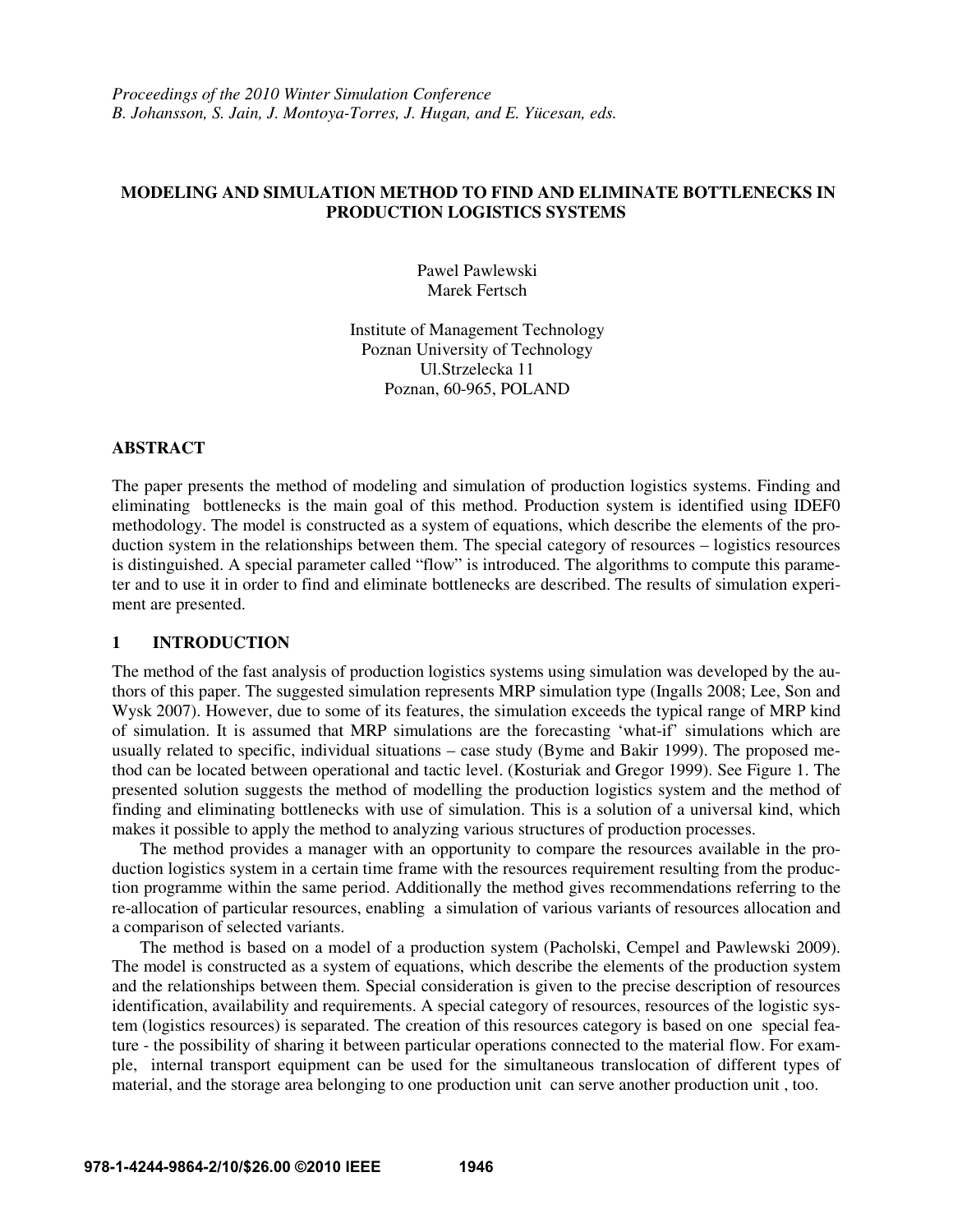Resulting from a special feature of logistics resources, the chance of an apparent re-allocation and sharing of the resources at the same time, operations of these kinds of resources are described within the model. A special parameter called "flow" has also been introduced. This parameter is used for describing the possibly undisturbed flow of material between the structural units (resource-operation unit - RO) of manufacturing. The "flow" is defined as the difference between the sum of all the resource requirements for production units connected by the material flow and the sum of all the resources available for these units. This parameter is defined for each kind of logistics resource.

 Paper is organized as follow: in section 2 the production system is identified and its graph is presented, theory of modeling and simulation method is described using formal definitions in section 3, section 4 contains results of simulation experiment and suggestions to eliminate bottlenecks, final conclusions are stated in section 5.



Figure 1: Integration of simulation modelling in enterprise (Kosturiak and Gregor 1999)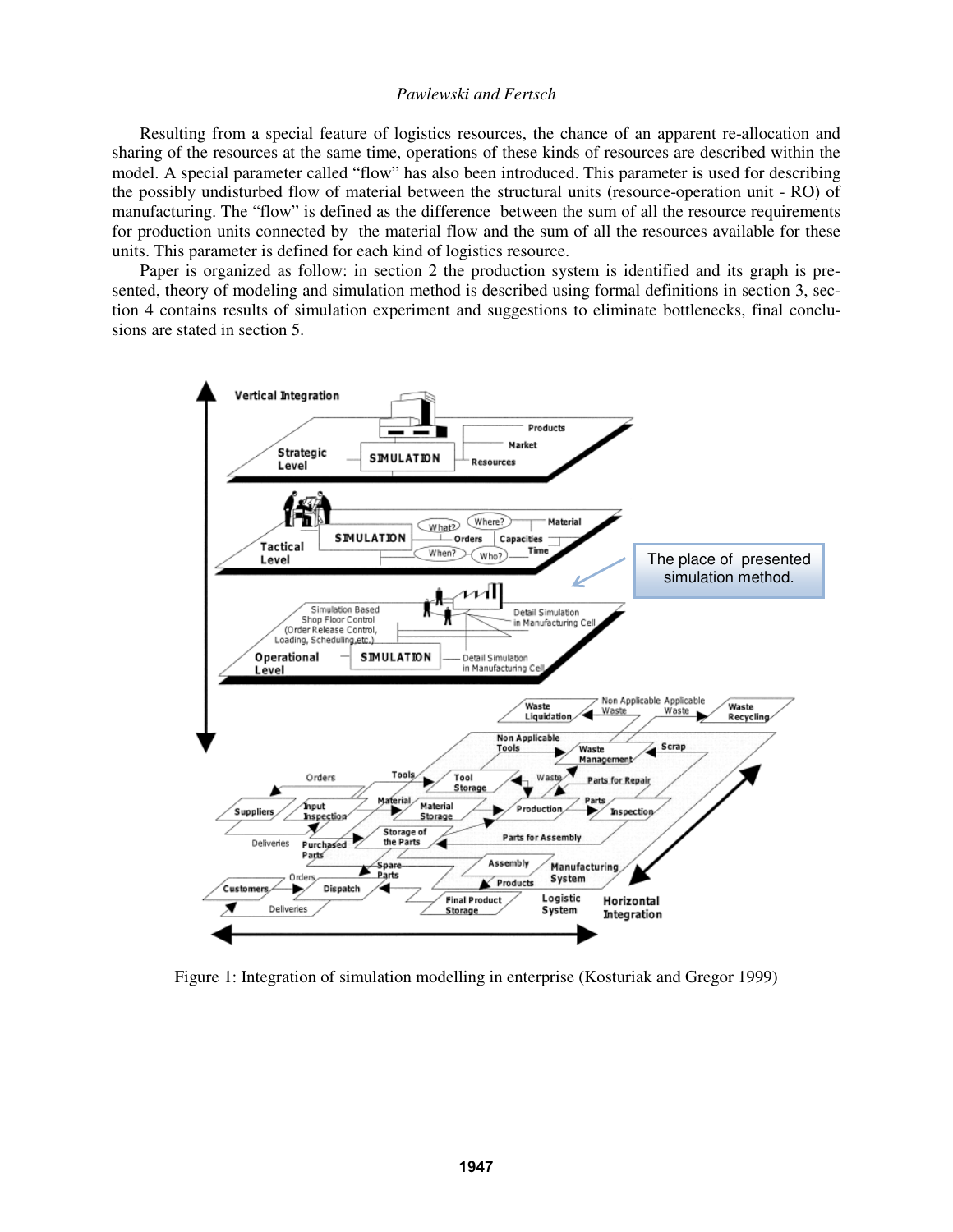# **2 PROCDUCTION SYSTEM IDENTIFICATION**

The research was done based on the data collected for the sake of projects developed by the Institute of Management Technology at Poznan University of Technology and ordered by one of machine-building industry enterprises. The purpose of the order was to introduce a system called KWSP based on the MRP II concept. The investigated object is a typical cooperation company, since all the finished products are units, components and parts which are passed on for further assembly. The company specializes in the production of units and components for agricultural machinery, especially:

- three-nodes suspension systems for tractors
- straw shredders as parts of harvesters
- other parts and units (e.g. frames for cultivators).

The machinery installed in the enterprise is typical for machine-building companies and it mainly consists of: turning lathes, milling machines, rolling mills, drilling machines, presses, frame saws and guillotine shears, fettling and cleaning machines, semi-automatic welder and automatic machine for oxygen-cutting and assembly, locksmith's and painting stands. A full list of machines grouped into RO (groups of uniform stands according to MRP II concept) is shown in Table 1.

| <b>RO</b> number | <b>RO</b> Name and Type                        |  |  |  |  |  |
|------------------|------------------------------------------------|--|--|--|--|--|
| $\mathbf{1}$     | Semi-automatic welders (CO2) 10 pieces         |  |  |  |  |  |
| $\overline{2}$   | Fettling machine OWD 1000, OPK 1000            |  |  |  |  |  |
| 3                | Paint shop                                     |  |  |  |  |  |
| $\overline{4}$   | Guillotine shears ScTP 16                      |  |  |  |  |  |
| $\overline{5}$   | Hydraulic press                                |  |  |  |  |  |
| 6                | Tumbling barrel OB1000 2 szt                   |  |  |  |  |  |
| $\overline{7}$   | Abrasive cut-off machine BSA 5                 |  |  |  |  |  |
| 8                | Drilling machine SKT, BKR                      |  |  |  |  |  |
| 9                | Loftsman's stand                               |  |  |  |  |  |
| 10               | Turning lathes SU-50A, TPC-40x1500, TPC40x1000 |  |  |  |  |  |
| 11               | Centreless grinder S88 75 2 pieces             |  |  |  |  |  |
| 12               | Rolling mill UPW 12,5x70 3pieces               |  |  |  |  |  |
| 13               | Multiple-spindle drilling machine BKG63        |  |  |  |  |  |
| 14               | Drilling machine WKA40                         |  |  |  |  |  |
| 15               | Horizontal milling machine NRD                 |  |  |  |  |  |
| 16               | Milling machine FSS 400V                       |  |  |  |  |  |
| 17               | Oxygen-cutting stand                           |  |  |  |  |  |
| 18               | Automatic machine for oxygen-cutting           |  |  |  |  |  |
| 19               | Locksmith's stand                              |  |  |  |  |  |
| 20               | Automatic lathe APA25 4 pieces                 |  |  |  |  |  |
| 21               | Hardening furnace PEK 3                        |  |  |  |  |  |
| 22               | Universal shears NU 25                         |  |  |  |  |  |
| 23               | Friction screw press OPC 120                   |  |  |  |  |  |
| 24               | Assembly stand                                 |  |  |  |  |  |

Table 1: List of machines grouped into RO

The diagram of the production structure of the company is shown in Figure 2. The production structure consists of four technology-oriented production units, which are managed by foremen. There are no object-oriented production units in the structure of the company.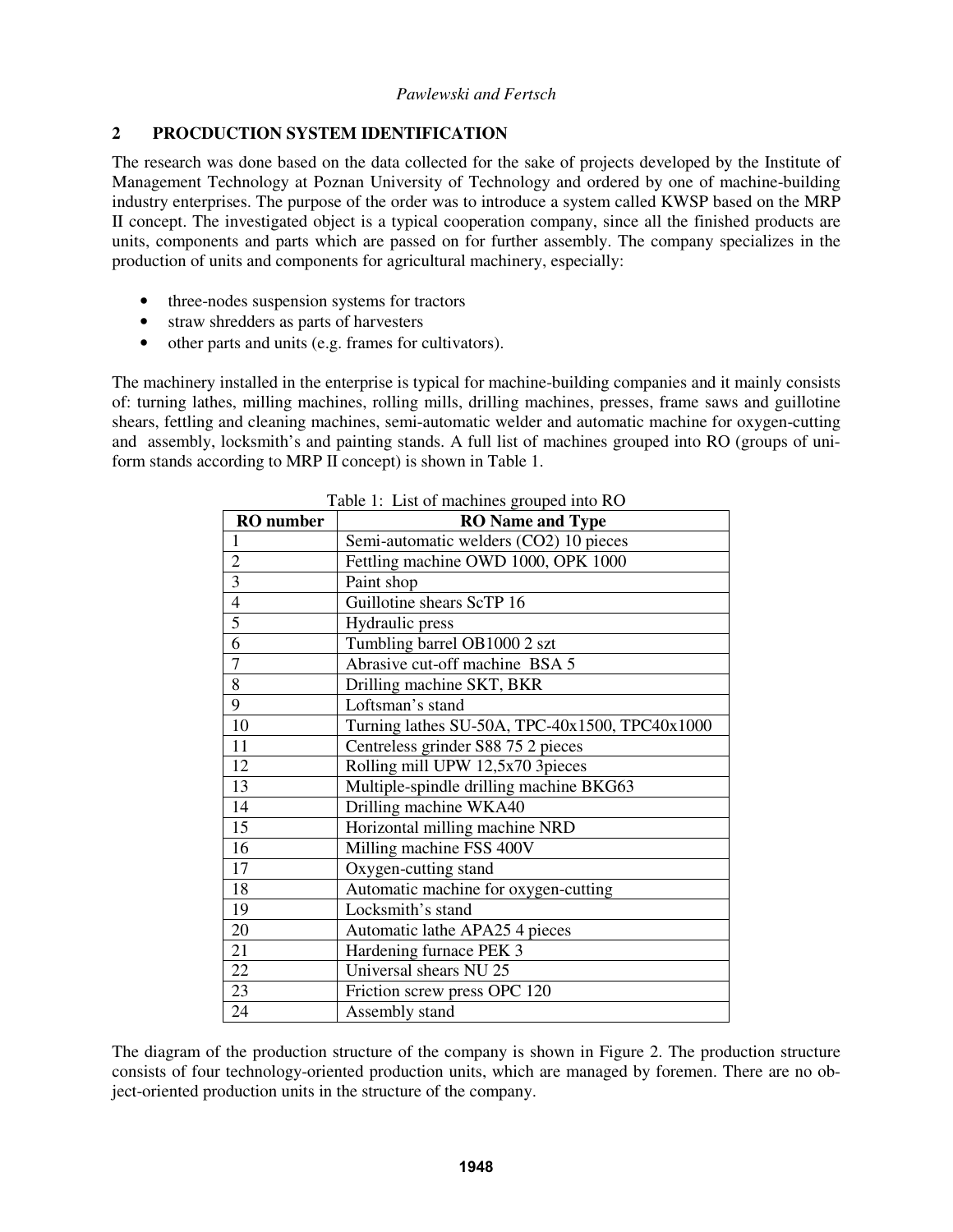



Figure 2: Production structure

 The full production assortment includes 328 items. The phase of the final assembly of ten assortment items was subjected to an analysis and simulation. At this stage, the production system consists of a set of 25 structural units RO. Based on a full set of data imported from KWSP system, a set of data including the final assembly phase was prepared. The model of the production logistic system was developed on the basis of technological routes obtained from data included in MRP II system. It refers to the final assembly of ten assortment items. The model is show in the form of a graph in Figure 3.



Figure 3: Graph of the analyzed production system

## **3 MODELING AND SIMULATION METHOD – THEORY**

This section presents formal definitions which are necessary to define "model of flow" of materials within the production logistics system. Based on defined structural unit RO – resource operation, the list of pairs RO is built, the logistics flow matrix is formed and finally algorithm to find bottlenecks is presented.

**Definition 1** *Assortment – set of products of different complexity, manufactured in the analyzed production system* 

$$
A = \{a_1, \dots, a_s\} \tag{1}
$$

*where:*  $a_l$  - element of assortment set, l - product,  $l \in \{1, s > s\}$  – number of products in the ana*lyzed set.*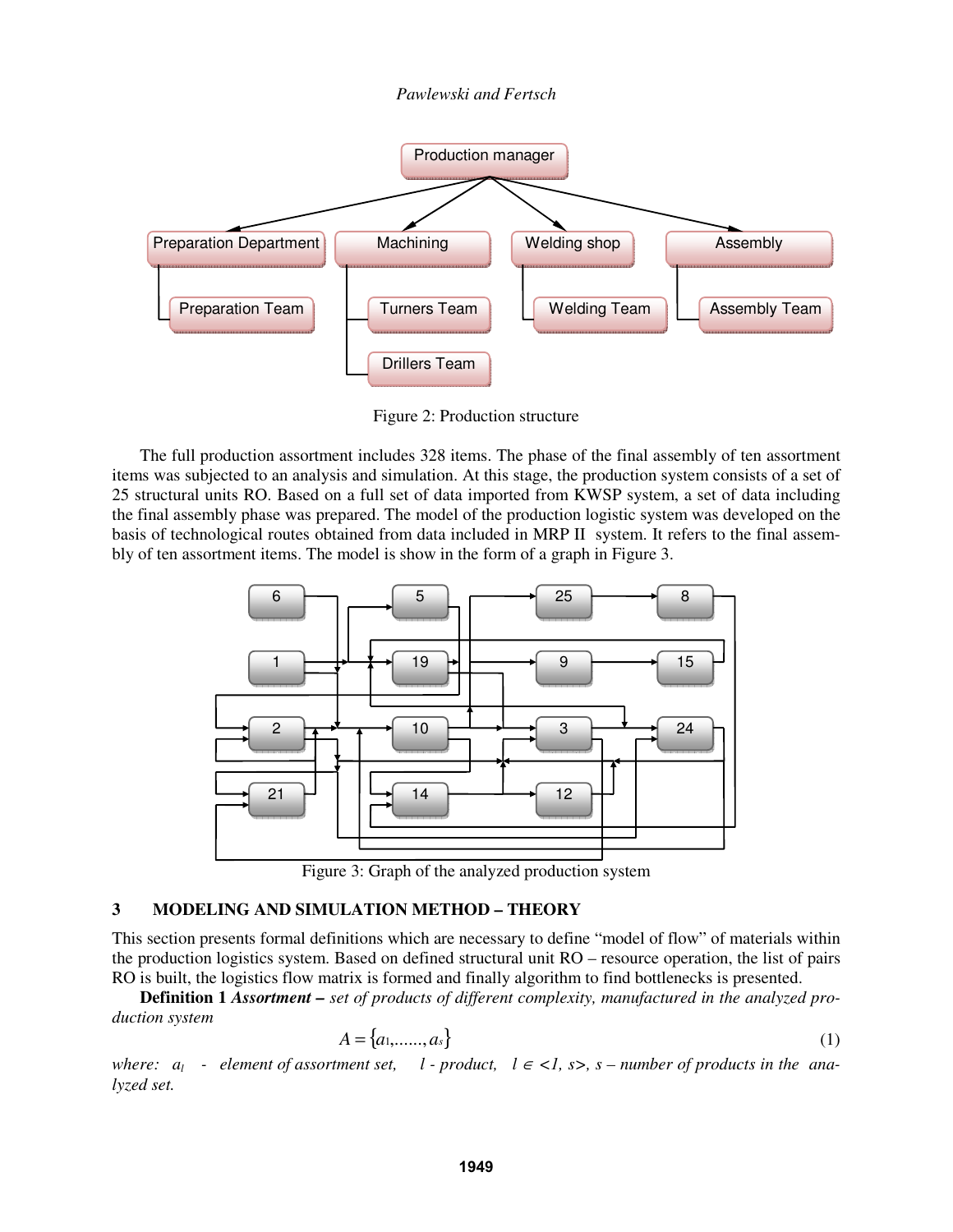*Every l element of*  $a_i$  *is described by the following parameters:*  $a_i = (D, F, R)$ 

**Definition 2** Parameter 
$$
D_l
$$
 - complexity of *l* item, is a pair

$$
D_l = (a_k, d_{lk})
$$
 (2)

*where:*  $a_k$  - element k of products set,  $k \neq 1$ ,  $a_l$  – element of  $a_k$  which is characterized by directly lowest *level of complexity*  $d_k$  – recurrently (number of pieces) of product l in product k

**Definition 3** Parameter  $F_l$  **technological process**, which is the set of technological operation charac*teristics. The characteristics are given in predefined order, according to operations flow.* 

$$
F_l = \{f_1, \dots, f_m\} \tag{3}
$$

*where : fi - consists of three elements* 

$$
f_i = (t_{pz}, t_j, \tau) \tag{4}
$$

*and:*  $t_{pz}$  – setup time,  $t_j$  - lead time,  $\tau$  - normative interoperation break, ml – number of elements.  **Definition 4** *Parameter R – resources requirements defined for each element l of set A.* 

$$
R = R_1 + R_2 \tag{5}
$$

*and: R1 - is requirements of operations* 

$$
R_1 = [r_1, \dots, (x_i, \dots)_{m}]
$$
 (6)

where: 
$$
\mathbf{r}_i - i s \ a \ set \qquad \qquad \mathbf{r}_1 = \{z_i, \mathbf{\omega}\}\tag{7}
$$

*and:*  $z_i$  – resource i,  $i \in \{1, n \ge n$ , n – number of resource i,  $\omega_i$  – use of resource i, m – number of *operations,*

*R2 – is requirements not connected with any operations* 

$$
R_2 = [..., \{z_i, \omega\}, ...]
$$
 (8)

 **Definition 5** *Set of resources – all materials necessary to manufacture products in the predefined system.* 

$$
Z = \{z_l, z_n\} \tag{9}
$$

*where : z<sub>i</sub> - element of resources set, i - resource, i*  $\in$  *<1, n >, n – number of resources. Each of*  $n$ *, i" elements of*  $z_i$  *is characterized by parameters:* 

$$
z_i = (q_i, c_i) \tag{10}
$$

*where:*  $q_i$  – size of resource  $n$ , *i*" accessible in analyzed time,

 $c_i$  – cost of resource "i" dependent on its accessibility in time analyzed

$$
c_i = q_i * (c_{i}N_i + c_{i}M_i) \tag{11}
$$

*where:*  $c_{iNj}$  - price of resource "i" in analyzed time,

 $c_{iMi}$  - cost of storing and maintaining resource  $\mu$  *i*" in time analyzed.

 **Definition 6** *Production program is one of the features which is crucial for resources. Production program is a function of two parameters:* 

$$
P_l = f\big(a_l, \Delta t\big) \tag{12}
$$

*Where:*  $a_l$  - *item* "*i*" of assortment set,  $\Delta t$  - analyzed time period .

 **Definition 7** *RO (Resource Operation) is a structural unit which contains elements of a technological process and resources required to perform this process.* 

$$
RO_i = (F', R') \tag{13}
$$

*Where: F' is a technological process, which consists of the set of the threes describing each technological operation and can be described as:* 

$$
F' = (f_i, \ldots, f_{ml}) \tag{14}
$$

*R' is a parameter describing resource requirements for each product offer as an assortment and is described as:*  $R' = (r_m, ..., r_n)$ . If triplets of  $f_i$  belong to the particular  $RO_i$  then it cannot belong to any *other ROk for each j which is different from k*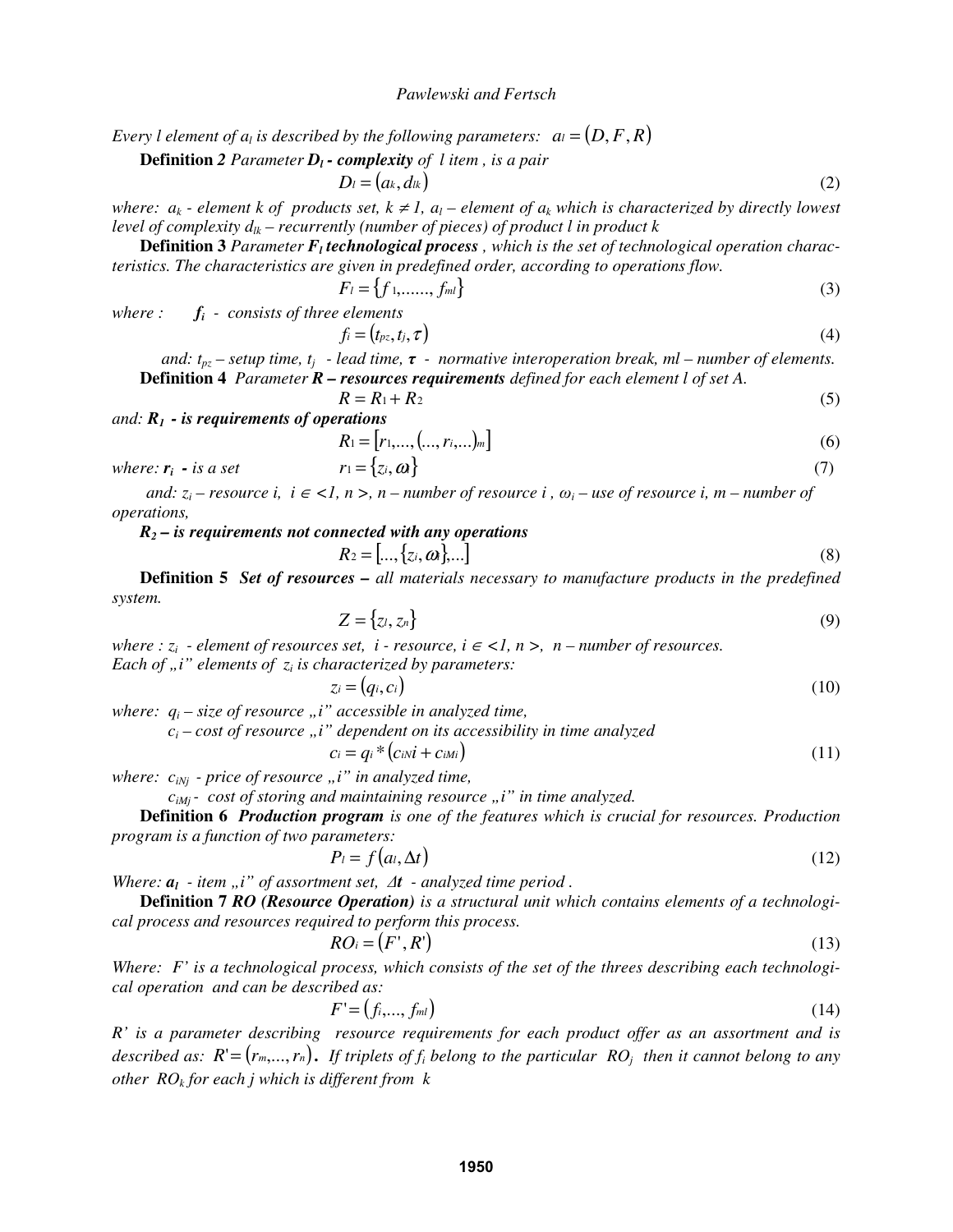$$
\bigcap_{f_i} \in RO_j : f_i \notin RO_k \& k \neq j \tag{15}
$$

 Definition of RO was developed as a result of the analysis of IDEF0 methodology and systems based on MRPII concept. RO is connected with ICOM concept applied in IDEF0 methodology. The benefit of IDEF0 methodology is that it allows combining system functions like activities, actions, processes, and operations, functional relationships and data that support integration of systems. The main components of IDEF0 model are the diagrams which are constructed of boxes and arrows. The box is respondent to the function (activity), the arrows identify data or objects needed or produced by the function (ICOM : I – Input, C – Control, O – Output, M – Mechanism). In the proposed by the authors approach RO refers to the description of Mechanism and Function.

 To define the concept logistics resources we use its presentation in form of logistic matrix including following dimension: logistics processes and logistics subsystems. Logistic matrix presents Table 2. In following matrix:

- columns present typical logistic subsystems
- logistic processes like delivery, inventory management, packing, loading, transport etc. are put in rows.

 The list of logistic processes was created according to work (Korzeniowski, Skrzypek and Szyszka 1996), other specification of a number of logistic processes can be found in (ELA 1991), these processes can be performed potentially in every subsystem. Logistic resources are connected with every element of a logistic matrix, so they are connected with both specific logistic process and a subsystem which this process performs. Defining boundaries of a logistic system resources can be treated as separate subsystems e.g. area, transport, inventory, staff. It is assumed that in a short operational time logistic resources are available. Logistic resources are coherent if they are treated as a subsystem of the logistic system.

| Economic logistics |                         |            |                      |                |              |  |  |  |  |  |
|--------------------|-------------------------|------------|----------------------|----------------|--------------|--|--|--|--|--|
|                    | Delivery Lo-            | Production | Distribution         | Service Logis- | Waste Logis- |  |  |  |  |  |
|                    | gistics                 | Logistics  | Logistics            | tics           | tics         |  |  |  |  |  |
| Logistics proc-    |                         | →          | <b>Material Flow</b> |                |              |  |  |  |  |  |
| esses              |                         |            |                      |                |              |  |  |  |  |  |
| Delivery           |                         | $\ddot{}$  |                      |                | $\pm$        |  |  |  |  |  |
| Inventory Mng.     |                         |            |                      |                | +            |  |  |  |  |  |
| Storing            | $\pm$                   | $\pm$      | ┿                    | +              | $\pm$        |  |  |  |  |  |
| Packing            |                         |            |                      |                | $\,{}^+$     |  |  |  |  |  |
| Transport          |                         |            |                      |                | $\,{}^+$     |  |  |  |  |  |
| Communication      | +                       |            |                      | +              | $\,{}^+$     |  |  |  |  |  |
| Management<br>+    |                         | +          |                      | +              | $\pm$        |  |  |  |  |  |
|                    | <b>Information Flow</b> |            |                      |                |              |  |  |  |  |  |

Table 2: Logistic matrix (Korzeniowski, Skrzypek and Szyszka 1996).

**Definition 8** *Each element of resources requirements R' is connected with a parameter rr* – *requested resource to implement the program P in the considered time interval* ∆*t. It is a parameter determining the number of uses (*ω *- definition 4) of a given resource required to implement the program P.* 

**Definition 9** *Each element of resources requirements R' is connected with parameter dr – disposed resource to implement the program P in the considered time interval* ∆*t. It is a parameter determining availability of a given resource while the program P is determined though the size of the resource expressed by appropriate units of measure.*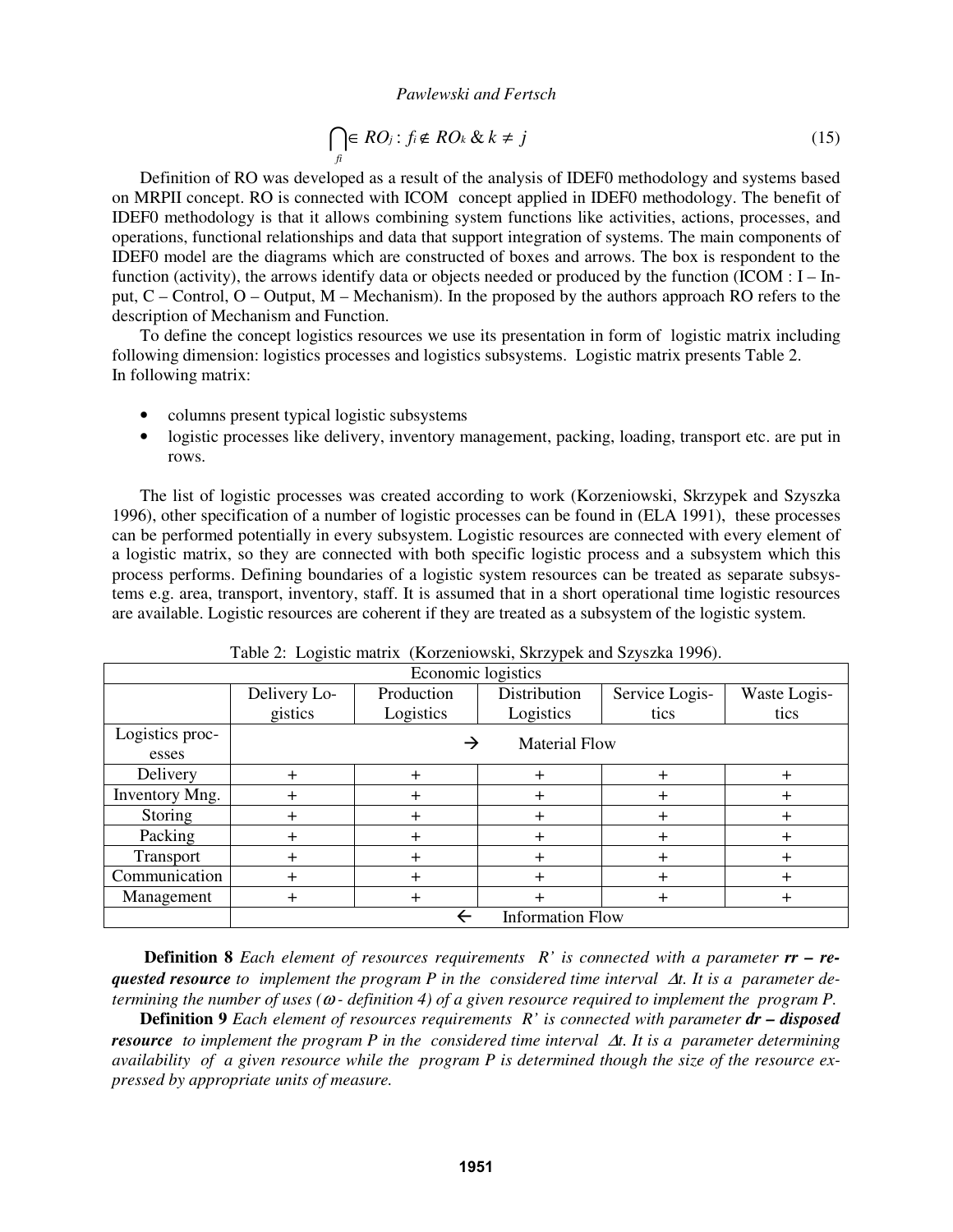**Definition 10** *Total demand for a resource for a given RO is a sum of individual demands for this resource , requested to produce all the details according to the production program and time per unit.* 

$$
ZC_i = \sum_{l=1}^{s} (\boldsymbol{\omega}^* P_l * t_l)
$$
 (16)

*where:*  $\omega_l$  - use of resource,  $P_l$  - production program,  $t_l$  - time per unit

**Definition 11** *Flow with reserve occurs when RO has a reserve for any element of resource requirements R' , which means that the difference between the required resource and the disposed resource is less than zero.* 

$$
rr - dr < 0 \tag{17}
$$

**Definicja 12** *Balanced flow occurs when RO is balanced for any element of resource requirements R' , which means there is no difference between the required resource and the disposed resource .* 

$$
rr - dr = 0 \tag{18}
$$

**Definition 13** *Flow with deficit occurs when RO has a deficit for any element of resource requirements R' , which means that the difference between the required resource and the disposed resource is more than zero.* 

$$
rr - dr > 0 \tag{19}
$$

**Definition 14** *Direct sequence relation symbol:* $\rightarrow$  *RO<sub>i</sub> is in the direct sequence relation with RO<sub>i</sub>, which is written as* 

$$
RO_j \to RO_i, \tag{20}
$$

*if in the production process*  $RO<sub>i</sub>$  *is a successive element in relation to RO<sub>i</sub>.* 

**Definition 15** *Indirect sequence relation symbol* :  $\Rightarrow RO_k$  *is in the indirect sequence relation with ROi , which is written as :* 

$$
RO_k \Rightarrow RO_i \tag{21}
$$

*if in the production process there is only one*  $RO<sub>i</sub>$ *, which is in the relation:*  $RO<sub>k</sub> \rightarrow RO<sub>j</sub>$  and  $RO_i \rightarrow RO_i$ 

**Definition 16** *Operation of adding (shifting) logistics resources symbol :+. For RO, which are in the direct or indirect sequence relation, an operation of adding (shifting) an arbitrary logistics resource rm can be performed only in the situation when the preceding RO have a reserve within the resource.* 

$$
r_m \in RO_j = r_m \in RO_i + r_m \in RO_j : dr_m - rr_m \in RO_i > 0 \tag{22}
$$

*where:* 

*s* – size of RO files, which are in relation:  $RO_i \rightarrow RO_i$  or  $RO_i \Rightarrow RO_i$ , and have a reserve *within the given resource rm, i.e. the condition is met:*  $dr_m - rr_m > 0$ 

 **Definition 17 Pairs list –** set of pairs  $\{RO_i, RO_k\}$ , where RO's are in relation:  $RO_i \rightarrow RO_i$  or  $RO_i \Rightarrow RO_i$ 

**Definition 18** *Operation of balancing the flow symbol:* ⊕ *Operation of balancing the flow occurs for the pair RO :* 

$$
RO_l \oplus RO_k : RO_l \to RO_k \vee RO_l \Rightarrow RO_k \tag{23}
$$

*which are in direct or indirect sequence relation.* 

*The algorithm of the operations of balancing the flow for the pair*  $[RO_l, RO_k]$  *is shown in Figure 4.* 

**Definition 19** *The idea of the analysis of coincidence matrix RO is to identify RO pairs for which the operation of balancing the flows can be performed. The algorithm of the coincidence matrix analysis is presented in the work (Pacholski, Cempel and Pawlewski 2009). The analysis resulted in a file of RO pairs for which the operation of balancing the flows can be performed.*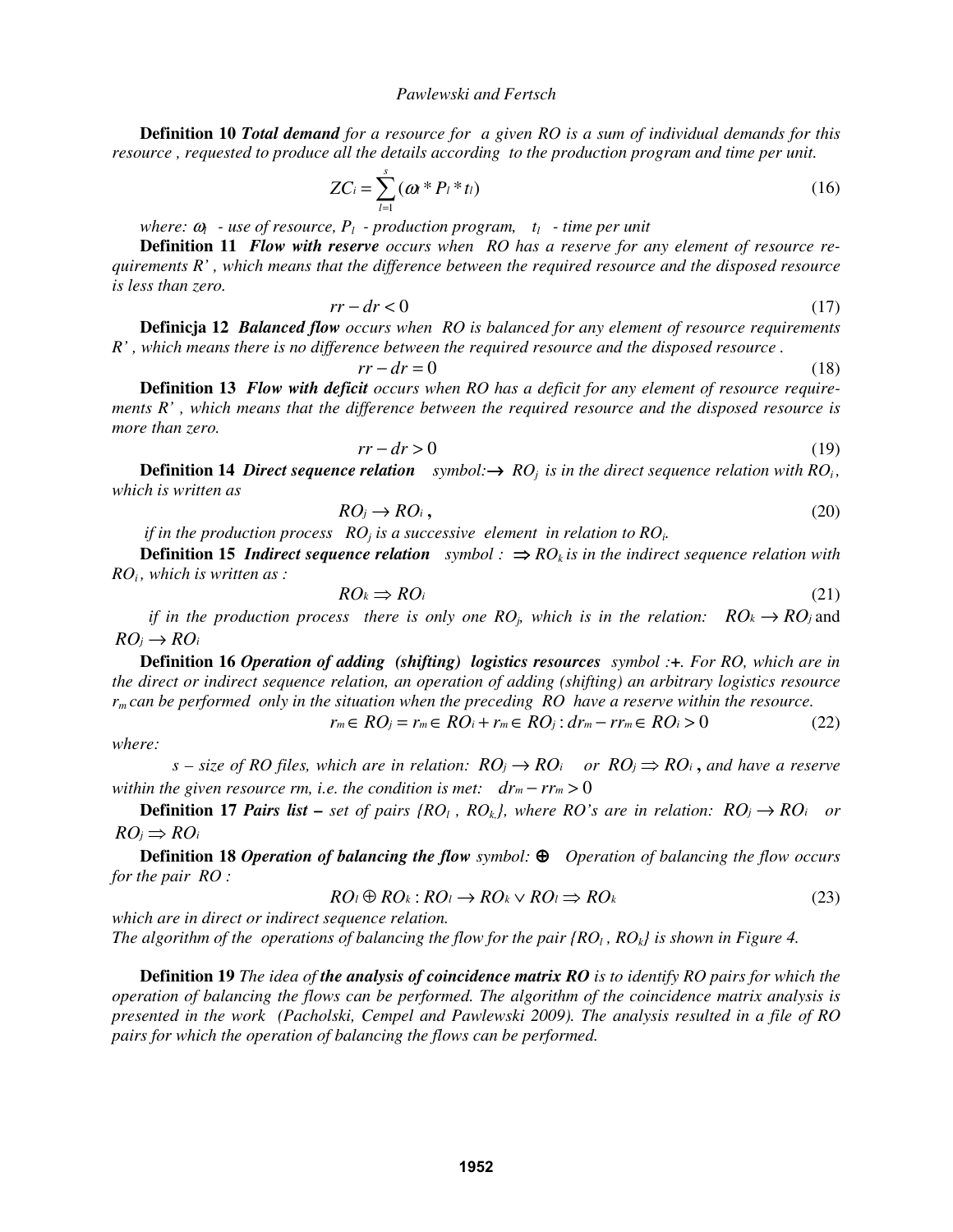

Figure 4: Algorithm of balancing the flow for the pair  $(RO<sub>l</sub>, RO<sub>k</sub>)$ 

**Definition 20** *The logistic flow matrix is a three-dimensional matrix n x m x s – Figure 5 where:* 

 *n – is the size of file RO* 

 *m- is the size of set of logistic resources* 

 *s –is the greatest number of any RO appearances in pairs in the file of pairs RO (definition 17) Logistic flows matrix is built based on the contents of the file of pairs RO. The algorithm of forming the logistic flows matrix structure is shown in Figure 6. The following denotations were taken on:* 

 *L - logistic flows matrix with the dimension n x m x s* 

 *S - auxiliary matrix with the dimension n x m, used to store the position numerators in the logistic flows matrix in the direction s.*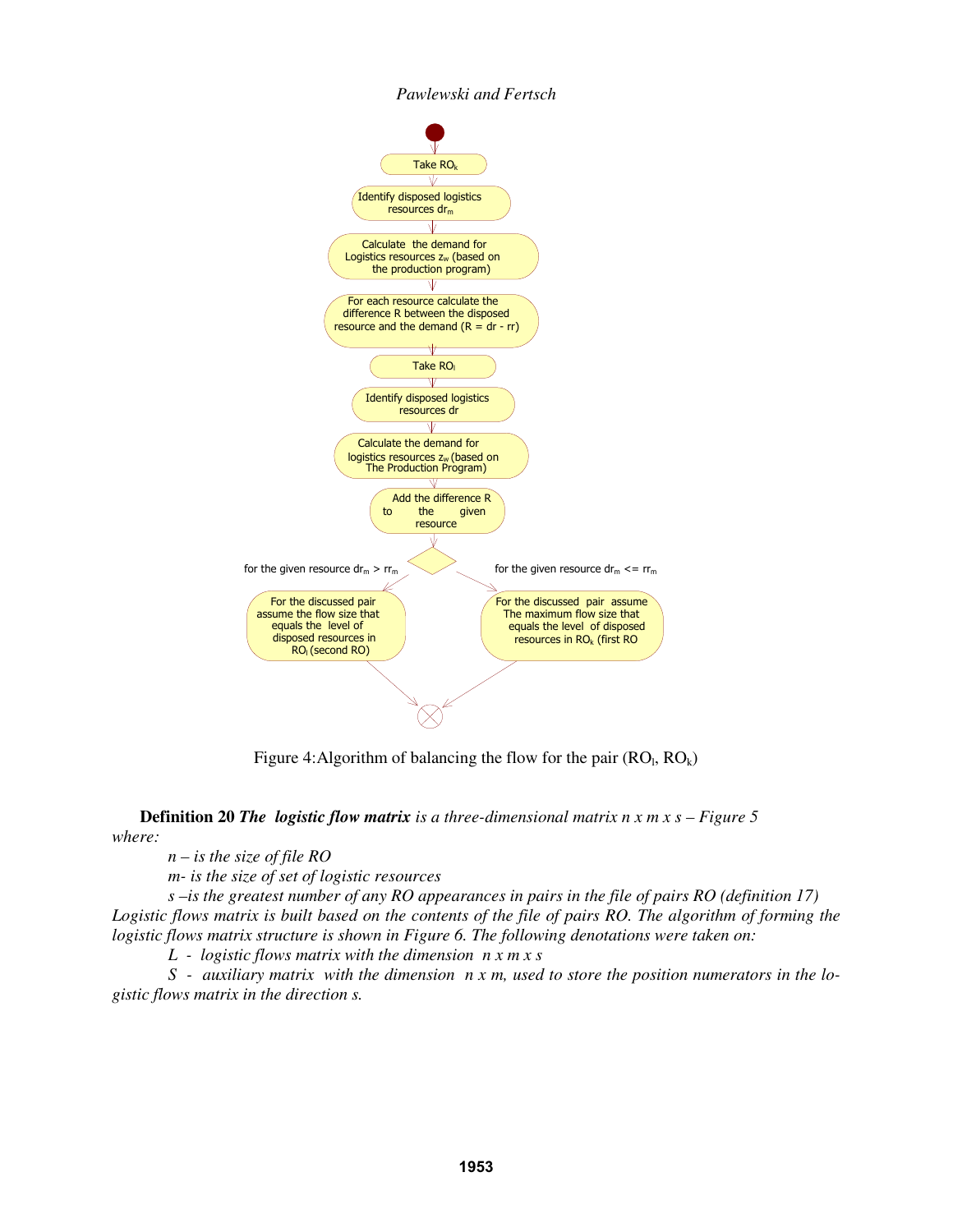

Figure 5: Logistics flow matrix



Figure 6: Algorithm of forming the structure of logistic flows matrix

**Definition 21** *The idea of the analysis of logistic flows is to review the flows matrix L in the direction s and to compare the results of the balancing operation for each RO and logistic resource. The algorithm of the logistic flows analysis and inference is shown in Figure 7.*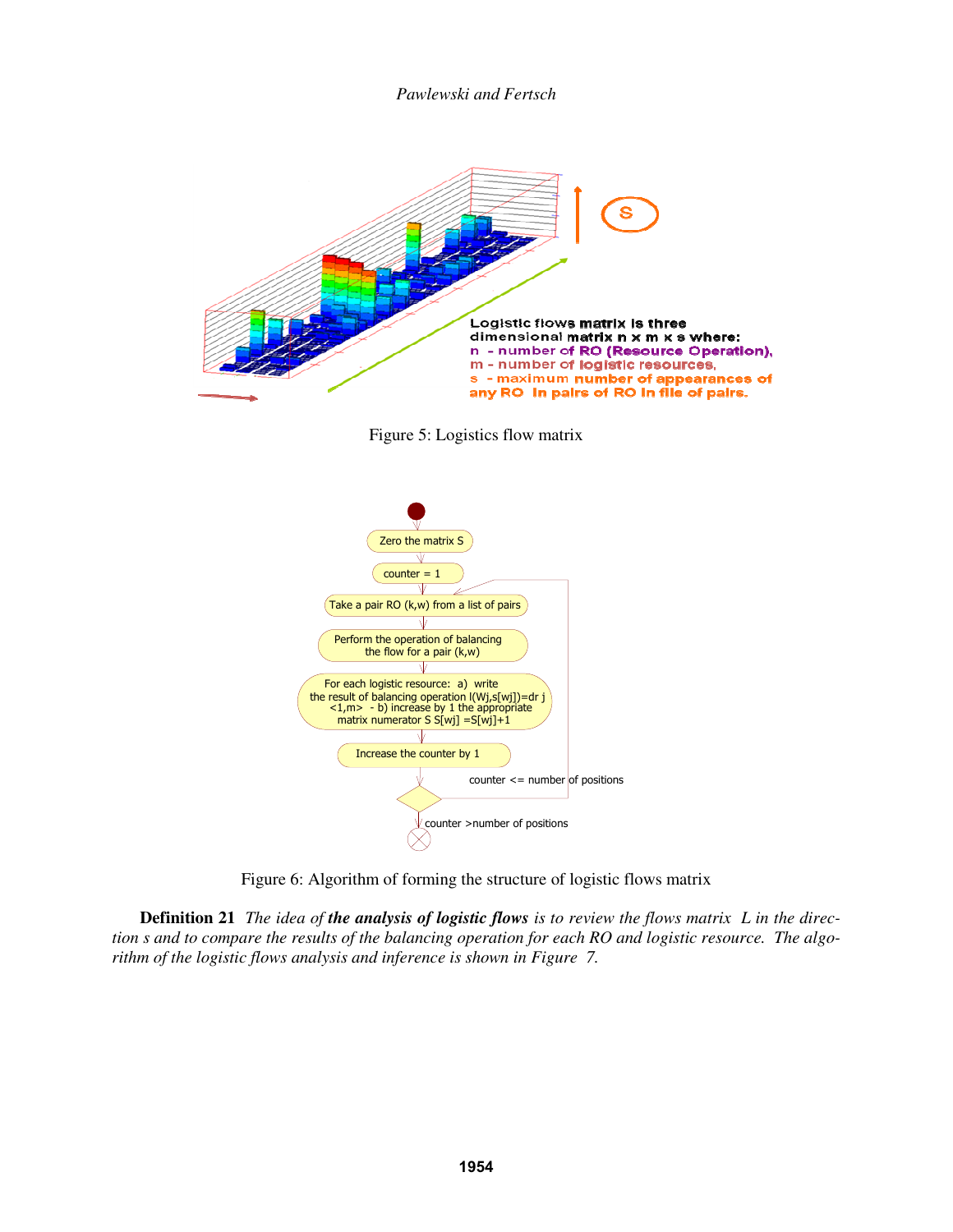

Figure 7: Algorithm of bottlenecks identification.

# **4 NUMERICAL SIMULATION EXPERIMENT**

The data for this experiment were collected in a company. The output of the MRP system was used in addition to other sources. Performed experiment based on changes of the available resources. It allows the elimination of "bottle-necks" in the production logistics system. Table 3. presents a combination of some of the results of a balancing operation with structural unit RO10. This unit was connected to the following units: RO1, RO2, RO21, RO24, RO3, RO5, RO6 and RO19. See Figure 3.

Table 3: Results of the flow balancing for the structural unit RO10 with the step change of the amount of the available resources RO pairs in which RO10 in following relationship exists.

| Level<br>of | available $1-10$ |      | $2 - 10$ | $21 - 10$ | $24 - 10$ | $3 - 10$ | $5 - 10$ | $6 - 10$ | 19 - 10 |
|-------------|------------------|------|----------|-----------|-----------|----------|----------|----------|---------|
| resources   |                  |      |          |           |           |          |          |          |         |
| 26.4        |                  | 26.4 | 26.4     | 26.4      | 13.2      | 13.2     | 13.2     | 13.2     | 13.2    |
| 27.4        |                  | 27.4 | 27.4     | 27.4      | 13.2      | 13.2     | 27.4     | 27.4     | 13.2    |
| 28.4        |                  | 28.4 | 28.4     | 28.4      | 13.2      | 13.2     | 28.4     | 28.4     | 13.2    |
| 29.4        |                  | 29.4 | 29.4     | 29.4      | 13.2      | 13.2     | 29.4     | 29.4     | 13.2    |
| 30.4        |                  | 30.4 | 30.4     | 30.4      | 13.2      | 13.2     | 30.4     | 30.4     | 13.2    |
| 31.4        |                  | 31.4 | 31.4     | 31.4      | 13.2      | 31.4     | 31.4     | 31.4     | 13.2    |
| 32.4        |                  | 32.4 | 32.4     | 32.4      | 32.4      | 32.4     | 32.4     | 32.4     | 13.2    |
| 33.4        |                  | 33.4 | 33.4     | 33.4      | 33.4      | 33.4     | 33.4     | 33.4     | 13.2    |
| 34.4        |                  | 34.4 | 34.4     | 34.4      | 34.4      | 34.4     | 34.4     | 34.4     | 34.4    |

Table 3 shows how disturbances in the flow decrease when the available resources for Z4 decrease. The bold cells of this table show the paths for RO10 in which a flow with a deficit exists. A flow with a deficit exists in 5 pairs RO (bold cells in the first line) as the level of the available resources equals 26.4. The increase in the level to value 27.4 causes a decrease in the number pair RO with a deficit to three (the sec-